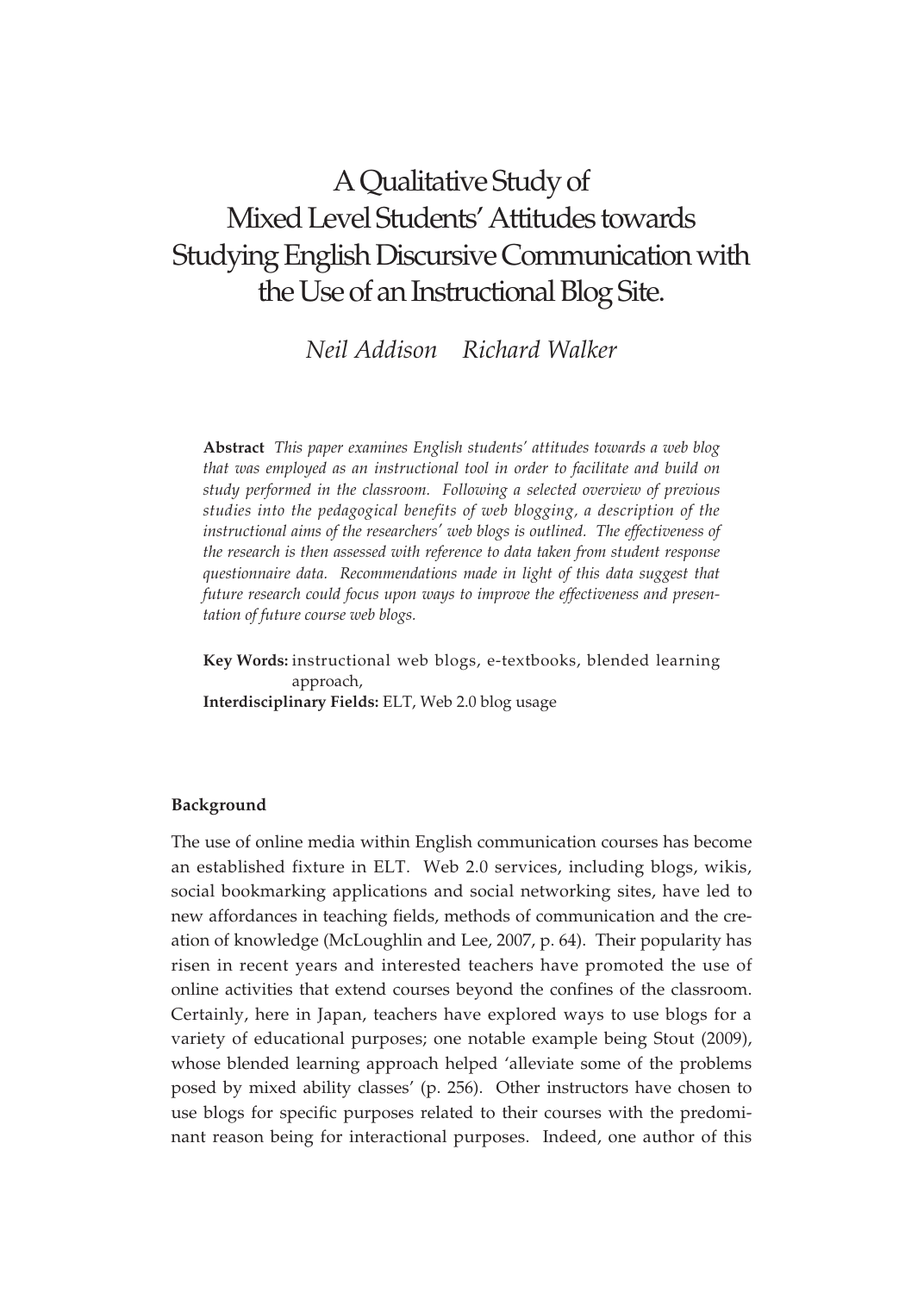paper used a blog as a means to promote interaction outside the classroom when teaching a Media English course in 2009 (Walker, 2009) which allowed for a portion of student assessment to be focused on a set number of blog entries. His experience echoed Brescia and Miller's (2006) concerns about online media: although students may write insightful and original pieces, many choose to write perfunctory entries that merely satisfy the requirements of a course. Believing this to be unacceptable, both authors chose to discuss ways to use blogs in a more satisfying manner. Rather than being a tool to promote online participation, we aimed to use blogs as a means to widen the scope of classroom instruction.

It is almost certain that our students will use English online during the course of their lives. The language has long since begun functioning as a lingua franca (Seidlhofer, 2006, p. 339), and globally is increasingly influencing the way people work and interact with one another. Furthermore, two social trends make it likely that our students will use English online in the future: the first is that the number of Internet users in Japan has doubled since 2000 ("Internet World Stats," 2010), and the second is that Japanese firms are acknowledging the need to use English as an official business language ('English necessary', 2010). Due to such developments, it would seem worthwhile to utilize online tools in English language courses). However, unlike Asian students in countries where English has played important historical and institutional roles, namely those in Kachru's (2005) 'outer circle', students in 'expanding circle' Japan still live in an environment where it is not used on a daily basis. Elsewhere it has been used as a 'virtual' language (Widdowson, 2003, p. 48), subjected to 'local constraints and controls', but in Japan, its' relevance has been determined within a nexus of political power and control; the lack of necessity afforded towards its active use has prevented a localized English from developing, with the result that 'inner circle' English norms remain the pre-eminent form of English taught in schools. However, recent pronouncements by leading Japanese companies that English will be an official language of business ('Japanese', 2010), and the announcement of increases in compulsory English classes for public school elementary school students (Fukada, 2010), it appears that English is now being afforded more importance in Japan. With English being the benchmark for global online communication, it makes pedagogical sense to introduce online course components that can be accessed online.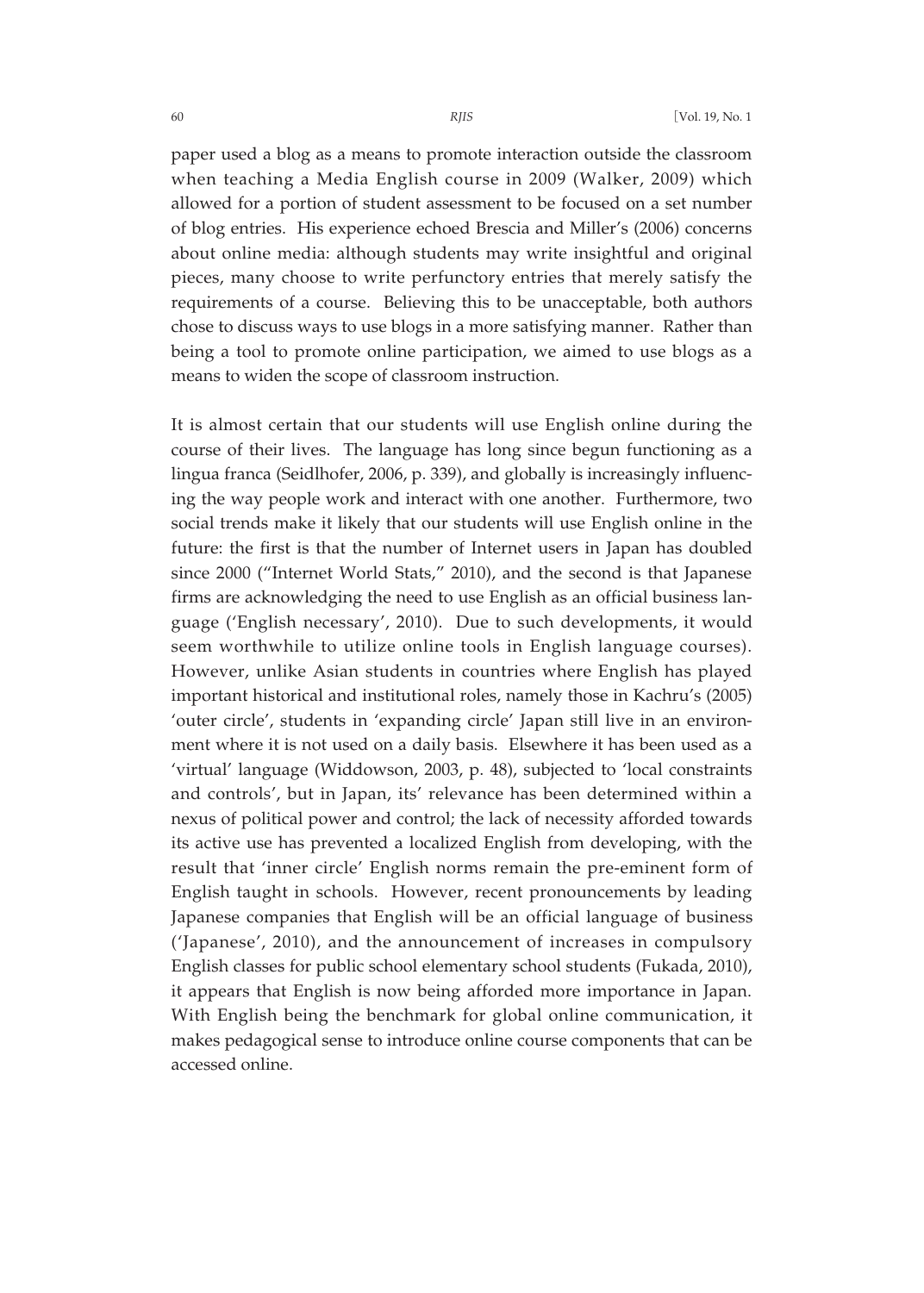## **The class**

Our course web blogs were used with a third year English discussion class at a private university in Chiba, Japan. The departmental curriculum focused on the teaching of English discursive techniques and skills: to purposefully teach these skills necessitated the teacher producing topics of conversation for group discussion on a weekly basis. The textbook employed (Kehe and Kehe, 2010) provided short topics in each unit and focused mainly on contextual and technical aspects of such skills, placing the onus on the teacher to provide discussion topics that would provoke desired language use. Both teachers considered this aspect of the class to be crucial in terms of nurturing student interest. However, to add stimulation to the classes, it was decided that alongside conventional supplementary material (i.e. worksheets), short video clips related to the topic would be included. These video clips would be accessible on the blog before and after class time, a decision seen as important when taking the median level and low motivation levels of students into consideration. It was believed that classroom instruction would be complemented by having this class content available on the course blog, and foster stronger knowledge on course topics.

We therefore chose to employ the blog as an instructional tool in recognition of our pedagogical context. Though planned for third year students, fourth year students also elected to take the course. Resultantly approximately 70% of students were third year students, and 30% were fourth year students. Many of these students were more interested in the attainment of a credit than in the topic of 'Academic Speaking'; others, particularly fourth years, were in the midst of applying for jobs with additional time constraints. It was therefore inevitable that students would miss some classes. With this in mind, we felt the employing of a course blog as an interactive, collaborative medium would be counterproductive. Instead, we employed it as an instructional medium to reflect and complement communicative skills and topics studied in the course. It therefore served three key purposes: to help students prepare for class, to help students revise course language and discourse skills, and to help students prepare for course tests. In essence, the blog acted as a twenty-four hour resource used at student discretion.

## **Rationale**

With the central aim of the blog site being instructive, our intention was to make it function in a similar vein to a textbook, or rather an e-textbook. Our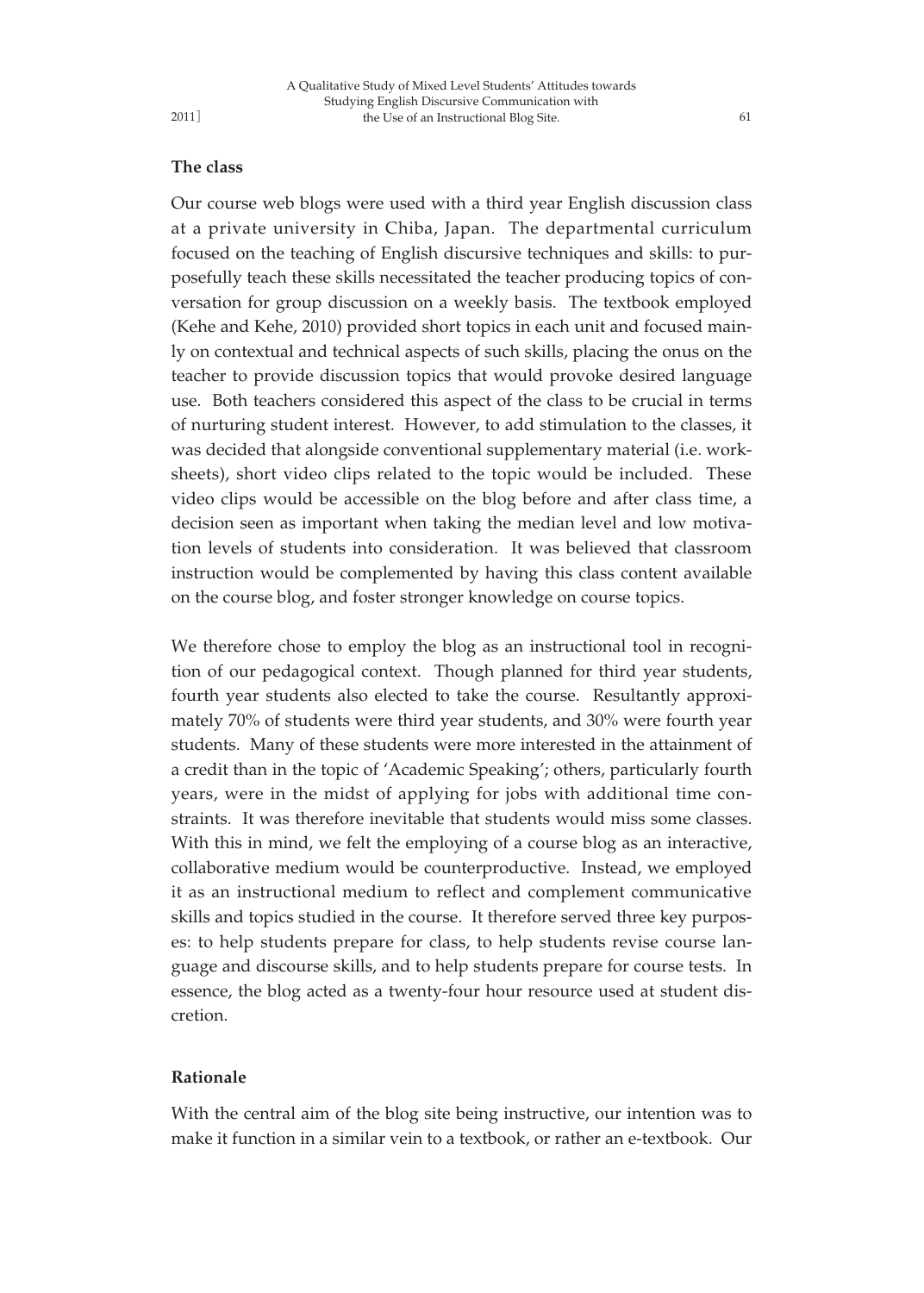rationale was to achieve consistency between work performed and studied in class, and independent student work through reading and viewing the blog sites outside class time: a kind of blended learning approach, described in 'A Framework for e-Learning: A Blended Solution' (Graham and Valsamidis, 2006, p. 3) as "an educational formation that integrates e-learning techniques including online delivery of materials through web pages, discussion boards and/or email with traditional teaching methods including lectures, in person discussions, seminars, or tutorials".

Where the textbook was not used, class time was utilized by the discussion of topics and issues chosen by the teachers. Both teachers used their online resource site as an aide to help students prepare in-class discussions and activities. It also gave students access to skills taught in class. There have been several claims made on behalf of e-textbooks that they are the instructional format of the future. For example, Cunningham, Duffy and Knuth (2000) claimed, in 'The Textbook of the Future' that traditional textbook design will have to be overhauled to account for the electronic world in which learners find themselves situated. They argue that "we will at last be able to integrate a variety of modalities besides print and static graphics. The poor textbook sitting on our shelves looks a forlorn sort in comparison to the dazzle and wizardry of emerging hypermedia systems" (Cunningham, Duffy, Knuth, 2000, p. 3).

However, at the time of writing, e-textbooks have not yet made a significant impression on the textbook marketplace. In the United States, the National Association of College Stores reported that e-textbooks cost half the price of a new print textbook, but that electronic textbooks represent just two to three percent of total textbook sales (Managing Technology, 2010). Nevertheless, the research paper 'A Campus-Wide E-Textbook Initiative' (Rickman, Holzen, Klute & Tobin, 2009) provided data which illustrated that students at Northwest State Missouri University preferred to use e-textbooks over traditional textbooks when considering convenience in accessing and retrieving information. When asked if e-textbooks were more convenient for accessing and retrieving information, a majority of students (56.25 percent) indicated that e-textbooks significantly outperformed regular physical textbooks (Rickman et all, 2009).

This might well be expected, for students are often more familiar with technology than their parents or teachers. All over the world, students communicate, imbibe, and interact with information in a vastly different way from their parents' generation (Richardson, 2008, p. 5). Richardson claims that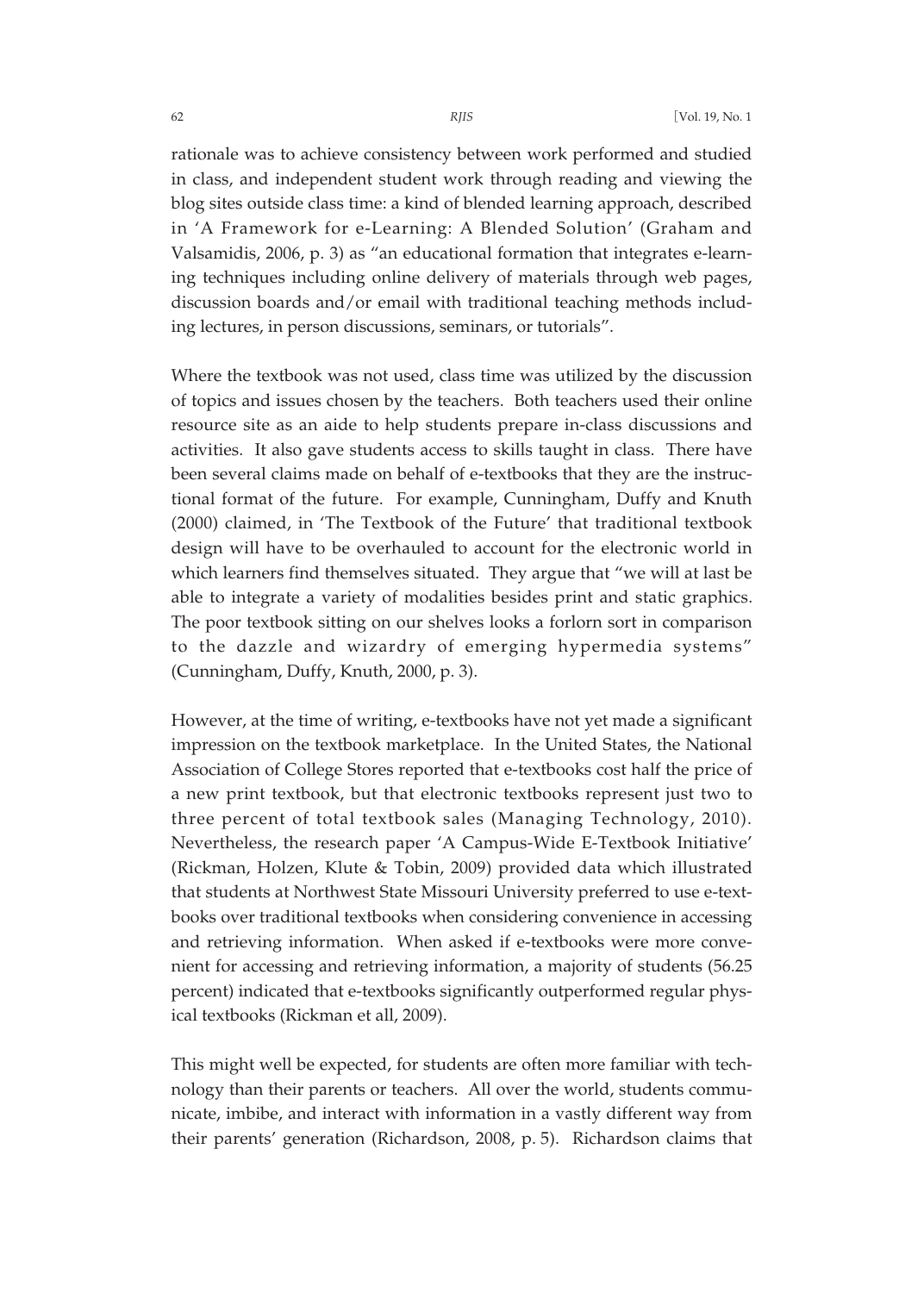students spend large chunks of time creatively immersed in web 2.0 technologies, and do so whilst enjoying autonomy from parental control. Despite using "a wide variety of technologies" (2008, p. 5) in their free time, students are then told that they can't use them when they attend school. Instead they are often made to use more old-fashioned tools, such as traditional textbooks. The lack of congruence between the digital world, which acts as their playground, with that of a traditional analogue classroom dynamic is stark. Skills and techniques young students employ when accessing information at home can be rendered redundant at school. It was therefore the intention of the educators involved in this research to provide students with online access to facilitate and build on study performed in the classroom.

Therefore, with these aims in mind, great care was taken in choosing and planning the design and layout of the instructional blog site. We needed a coherent and rigorous approach in order to persuade the students to visit and utilize the site. It was also important to make the general appearance of the blog site attractive and colorful. To this end, images and pictures connected to the lesson topics were uploaded from the internet, and relevant videos and You-Tube links were embedded within our weekly blog entries. Large-type font was also employed in postings and attention was paid to the selection of vocabulary so that it was within the average students' locus of vocabulary range. Therefore, the blog site was predicated in accordance with our two aims: to strike the correct balance between being visually stimulating, but also easily comprehensible.

## **Application**

In order to achieve uniform consistency with the weekly topic-led nature of the class, blog entries were separated into class-by-class topics. These took the form of 'Week 1', 'Week 2', and so forth. Blog entries were posted on a weekly basis, with the intended target of publishing them a few days before class. We therefore intended to allow students to have sufficient time to check entries before class. In practice, however, this was not always possible (see discussion below). Additional supplementary online materials (which included course vocabulary file links) were placed at the top right sidebar on the site, whilst topic links and video links were included beneath it. Students were first informed of the website address in the first week of the semester, and advised on a continual basis that pre class lesson information was freely available for viewing. While doing this, it was stressed that although the website was not a compulsory part of the course, it was advis-

2011]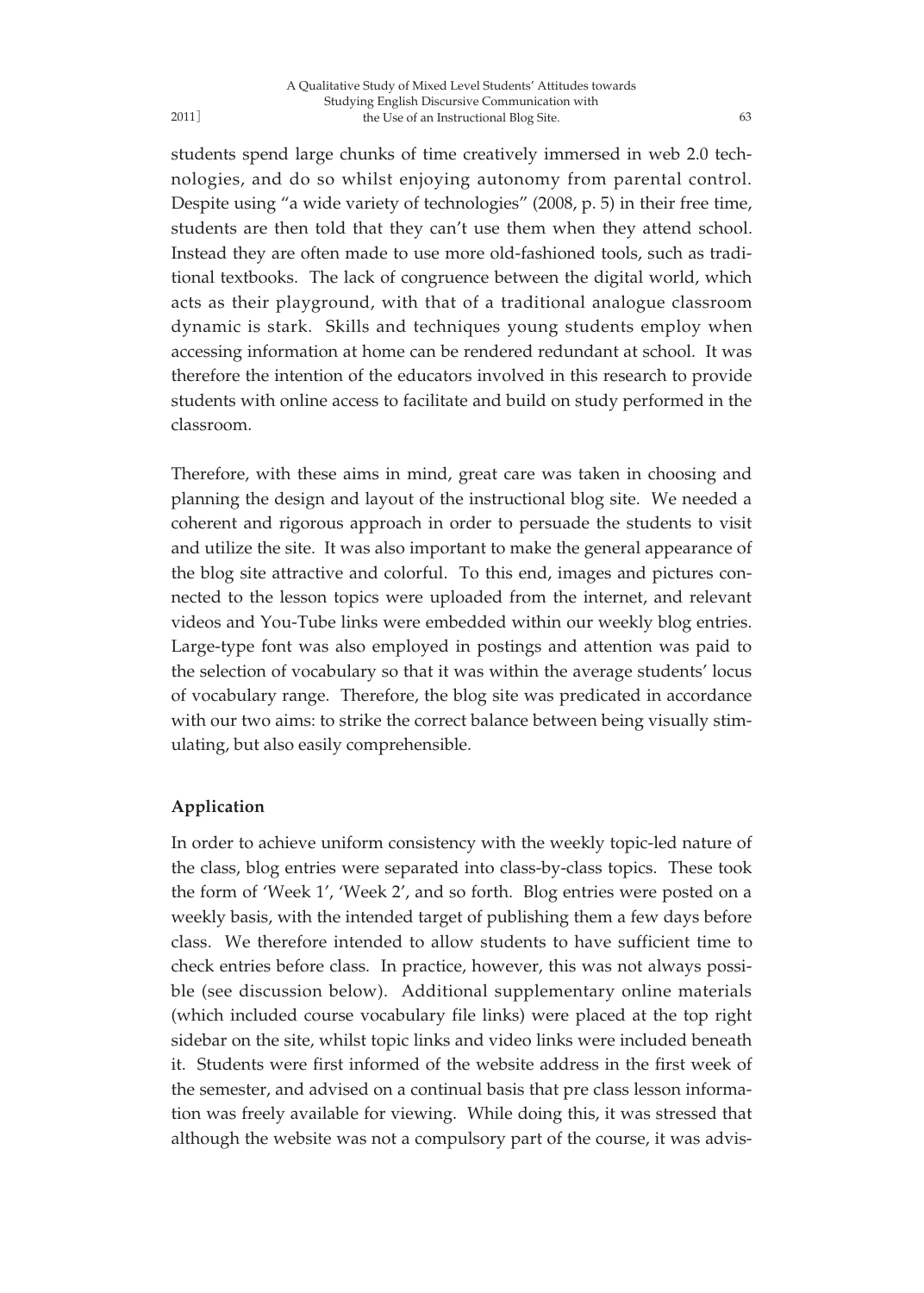able to view the materials before each class. It was explained that students who were better prepared for the in-class discussions would perform better during the activities, and therefore would probably attain higher grades at the end of the semester.

Our approach can be better exemplified by an examination of specific class details. One teacher's class, for example, focused discussion activities on two subtopics related to animal rights: the wearing of fur and bullfighting (Addison, 2010). The classes were arranged as follows: firstly, students viewed a video clip on one of the two conversation topics. After viewing the clip(s), students were asked to discuss their feelings in small groups and give opinions regarding the topics. Secondly, students were instructed on how to use opinion words and conversational expressions, which aimed to transform the register of their discourse and promote a deeper discussion. Thirdly, following a couple of short exercises on discussion vocabulary, students returned to the two conversation themes of the class. They were given a selection of handouts that contained information that gave arguments both for and against a proposition related to the sub-topics. After reading the data, they were expected to discuss opinions whilst using the provided data and the discussion strategies. For most classes, a version of the data and discussion strategies were available on the web blogs at least one week before the class. The entry was often headed by the video clip (usually from youtube.com) used in class, with data placed within the entry and links to conversational skills that were uploaded onto the Web 2.0 document-sharing website 'Scribd.com'. Students who 'pre-viewed' resources used in the following class were therefore at an advantage over those who did not.

## **Research Participants**

The research participants were sixty students who were enrolled in a brand new discussion elective course for English majors (but open to non majors) at a private Japanese university. Questionnaires were given to participants on the final day of the first semester.

## **Questionnaire Methodology**

We elected to use Likert-style questionnaires: a style which commonly contains five response options, but which has also been used with fewer than two and up to seven responses (Dornyei, 2010, p. 28). This was primarily because we desired a clear choice between positive and negative responses: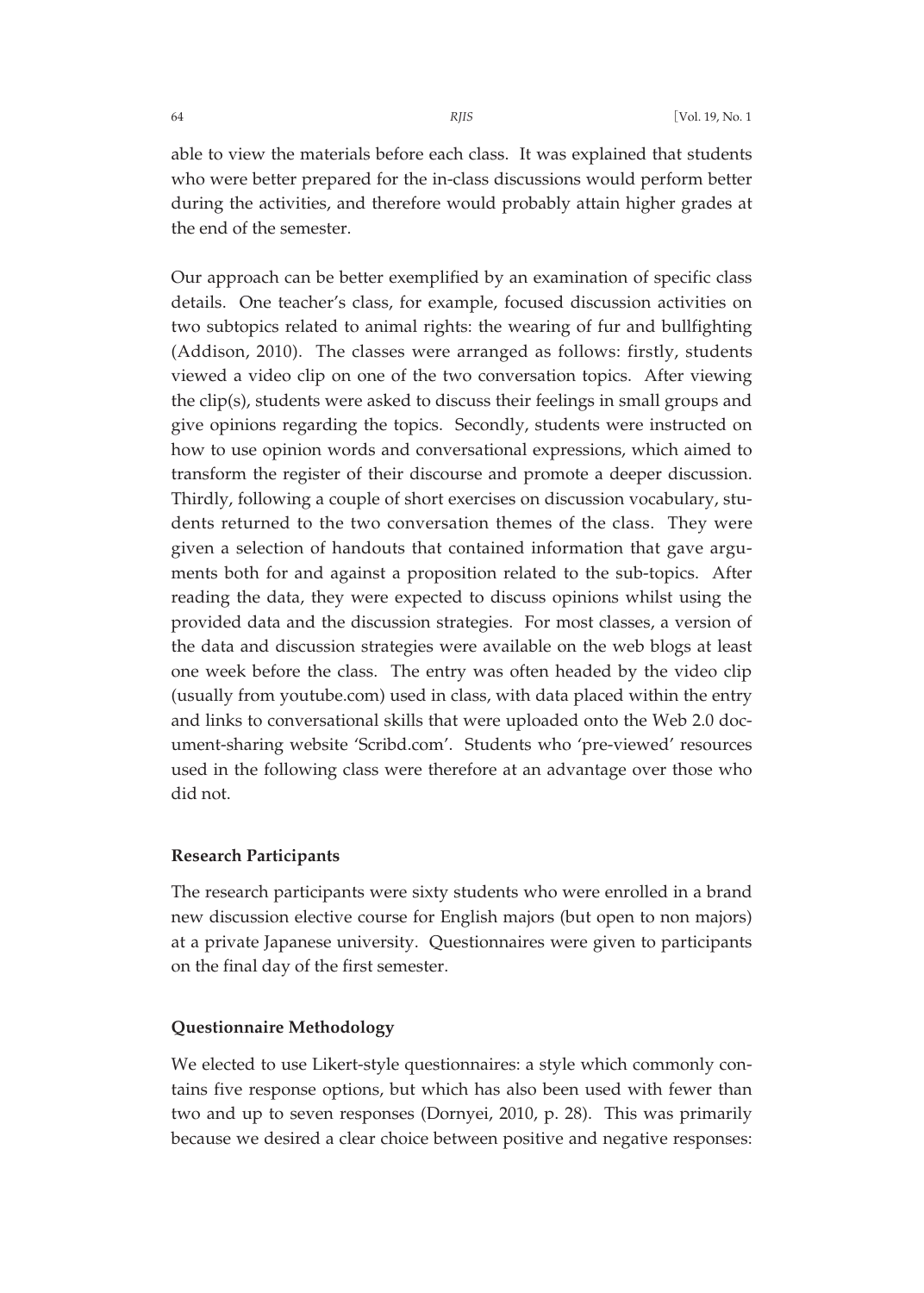thus, two positive and two negative responses were created. One reason for pursuing this strategy is due to a concern that a choice of five might predispose students to choose a neutral response (Ibid, p. 28). This was felt to be highly probable in the case of Japanese students, who might have reacted, as Chen, Lee, and Stevenson (1995) reported, in a stereotypically Asian way, namely with a stronger tendency to choose the midpoint response. Moreover, our rationale also took into account the fact that providing a considered and accurate response to questions necessitated the application of more cognitive work than when simply choosing neutral responses. We felt that there was a possibility that less motivated participants might choose a "satisfying" strategy" of expending a minimum amount of cognitive processing to answer questionnaire items. This might have resulted in the choosing of a midpoint response. However, an even selection of response choices negated this possibility.

# **Conditions in which the students filled in the questionnaire**

The questions were designed to evoke responses to two main issues: the worth of the textbook and the worth of the teacher's website. Whilst other questions related to different parts of the course were included, three questions were related to the textbook, and three to the website. This was to attempt to judge the effectiveness of an e-textbook against a typical textbook.

We chose to use a Likert-type scale: students were asked to respond by specifying one answer to a question. For each of the eight questions, four response options were given. Students were expected to encircle the response of their choice. Answers were also designed with a Likert-type response scale within which participants were required to give a strong or mild (positive or negative) answer to a question about the textbook or website. An example close-ended question is given below:

*Example close-ended question from the questionnaire: 7) How useful was the website in helping you to complete the course? a) Very useful b) useful c) a little useful d) not useful*

In the above example, 'very useful' was assigned a score of 4 points, 'useful' a score of 3, 'a little useful' a score of 2, and 'not useful' a score of 1. Six of the questions were written positively and two negatively, which required us to reverse the scoring system. A participant who chose a 4 point response would score a maximum of 32 points. With 60 participants, the

2011]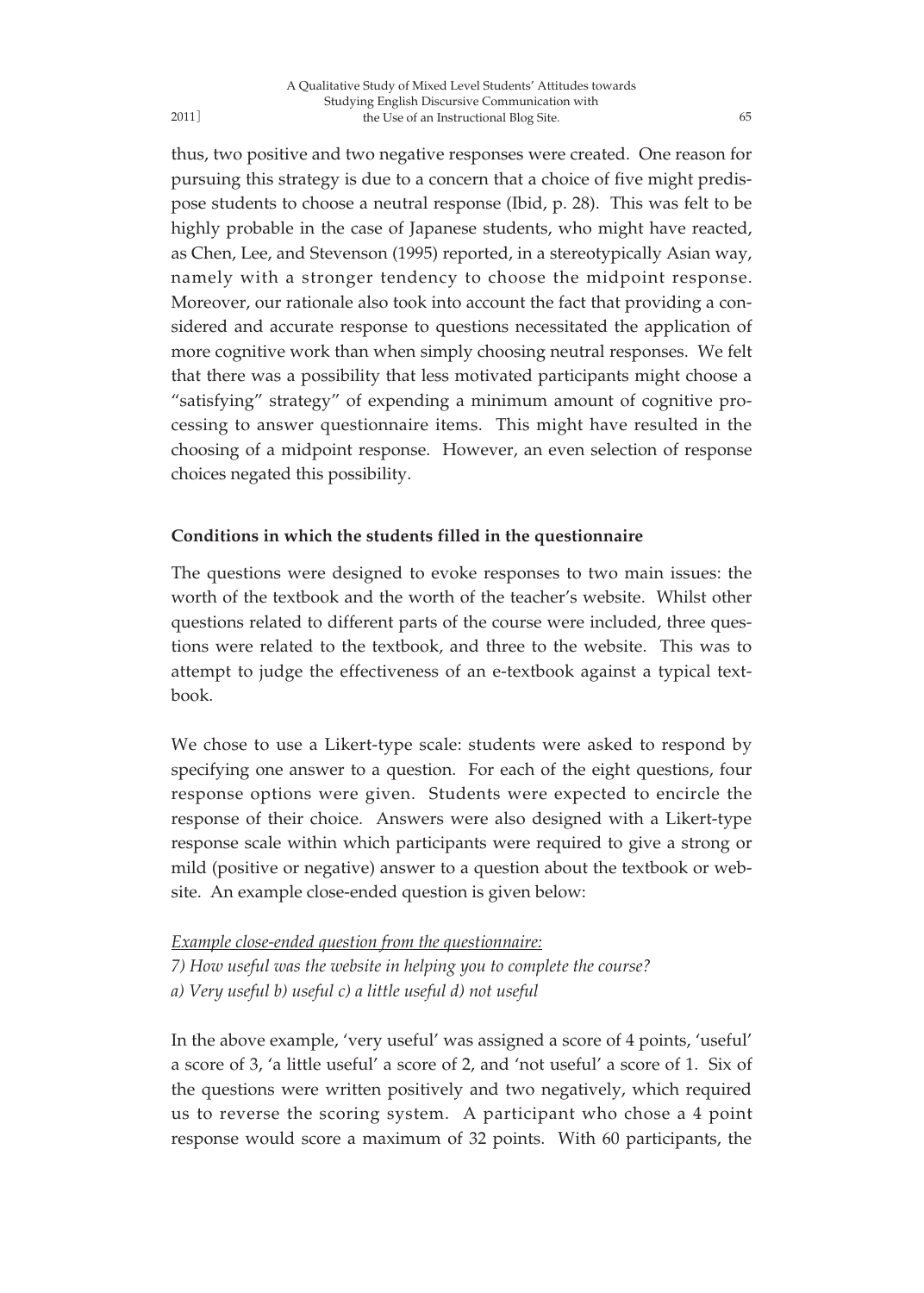maximum score for each question was to be 240 points.

However, it should be noted that the response options to question number 6, in relation to the use of the website, were constructed slightly differently to the other questions. This was because the question was predicated specifically on the importance of using the website for improving language phrases. In question 6 students were asked "Why did you usually use the website?"; their four response choices consisting of a) because I wanted to revise language phrases, b) because I wanted to learn more about the topics, c) because I had to prepare for the next class, and d) because I had to practice for the test. It was felt that students selecting (a) or (b) should score higher, as the emphasis was on the voluntary nature of the word 'wanted'. Moreover, the main criterion of our course was for the students to improve their language ability, and therefore our primary goal of employing the website to do this would necessitate awarding response (a) 4 points. Student interest in (b) topics, although seen as important, was secondary to students gaining actual language skills, and would therefore score 3 points. The emphasis on the word 'had' in questions (c) and (d) would see these response options score lower. Students employing the website in a compulsory manner to prepare for the class would score 2 points, whilst students utilizing the website purely as a necessity to prepare for the final test would garner just 1 point.

## **Questionnaire Conditions**

Teacher 1 and teacher 2 gave their questionnaire on the final day of their class. There were small differences in the manner in which the questionnaires were completed: teacher one conducted the questionnaire while the whole class sat together in their usual seating arrangement; teacher two got his students to complete the questionnaire upon completion of an in-class test. In both classes students were asked not to write their names on the paper nor look at their classmates' paper and were instructed to place the papers anonymously in a folder before leaving the classroom at the end of the class.

## **Findings**

In line with our intention to judge the effectiveness of our instructional site against a typical textbook, it was decided that scoring students' attitudes towards each medium in the same questionnaire would give us a useful barometer as to the effectiveness of the site. However, it was assumed that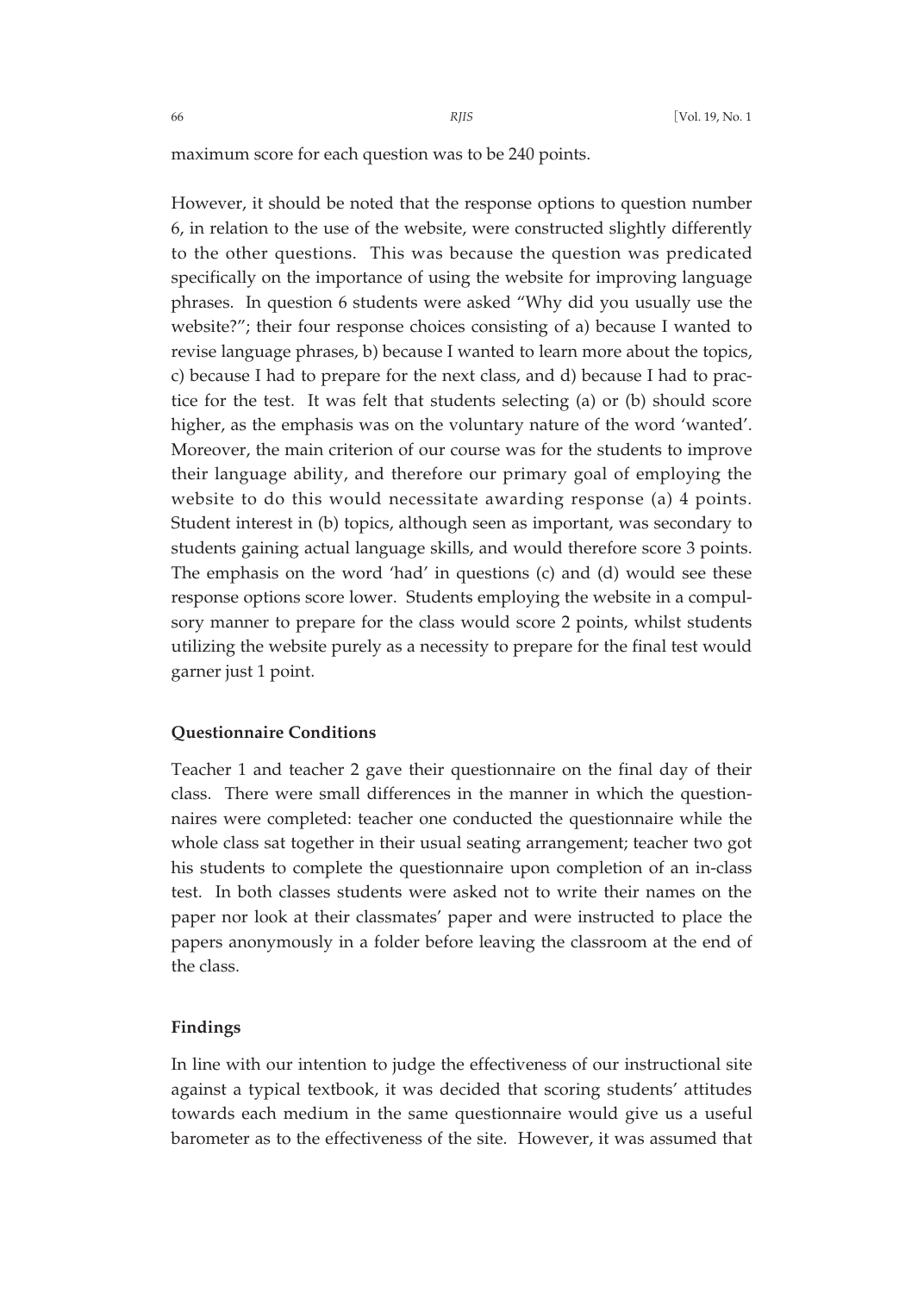| <b>Textbook Questions:</b>                                                              | Mean | <b>SD</b> | Range          |
|-----------------------------------------------------------------------------------------|------|-----------|----------------|
| What is your opinion of the course textbook?<br>Answer: Okay                            | 3.21 | 1.032     | $\overline{2}$ |
| How clear were the instructions in the textbook?<br>Answer: Quite Clear                 | 2.91 | 1.377     | 3              |
| What did you think of the discussion strategies from the<br>textbook?<br>Answer: Useful | 3.00 | 1.000     | $\overline{2}$ |
| Textbook overall rating                                                                 | 3.04 | 1.136     | $\overline{2}$ |
|                                                                                         |      |           |                |
|                                                                                         |      |           |                |
| <b>Website Questions:</b>                                                               | Mean | <b>SD</b> | Range          |
| How clear and easy was it to understand?<br>Answer: Quite clear                         | 3.1  | 1.465     | $\overline{2}$ |
| How useful was the website in helping you to complete<br>the course?<br>Answer: Useful  | 2.98 | 1.404     | 3              |
| Why did you usually use the website?<br>Answer: To practice for the test                | 1.81 | 1.517     | 3              |

#### Table. 1: Final Mean Ratings of Students' Attitudes towards the Instructional Website.

## **Table. 2: Two Additional Student Non Rated Responses.**

| Question 1: If you didn't use the website why didn't you use it? | Percentage. |
|------------------------------------------------------------------|-------------|
| I didn't have access to a computer                               | 40%         |
| The information wasn't posted online in time                     | 43%         |
| I wasn't interested in the topics                                | 3%          |
| The blog didn't seem as important as the textbook                | 13%         |

| Question 2: When would you like the weekly class website information<br>posted online? |     |
|----------------------------------------------------------------------------------------|-----|
| At the start of the semester                                                           | 8%  |
| A week before class                                                                    | 51% |
| A day before class                                                                     | 13% |
| The day after the class                                                                | 26% |

the textbook, as an essential component of the course, would score more highly overall than the non compulsory blog site. Therefore we structured the questions slightly differently to reflect the specific qualities of each medium.

Out of the eight questions in the questionnaire we calculated the ratings for three of the textbook characteristics, and three for the website. Included in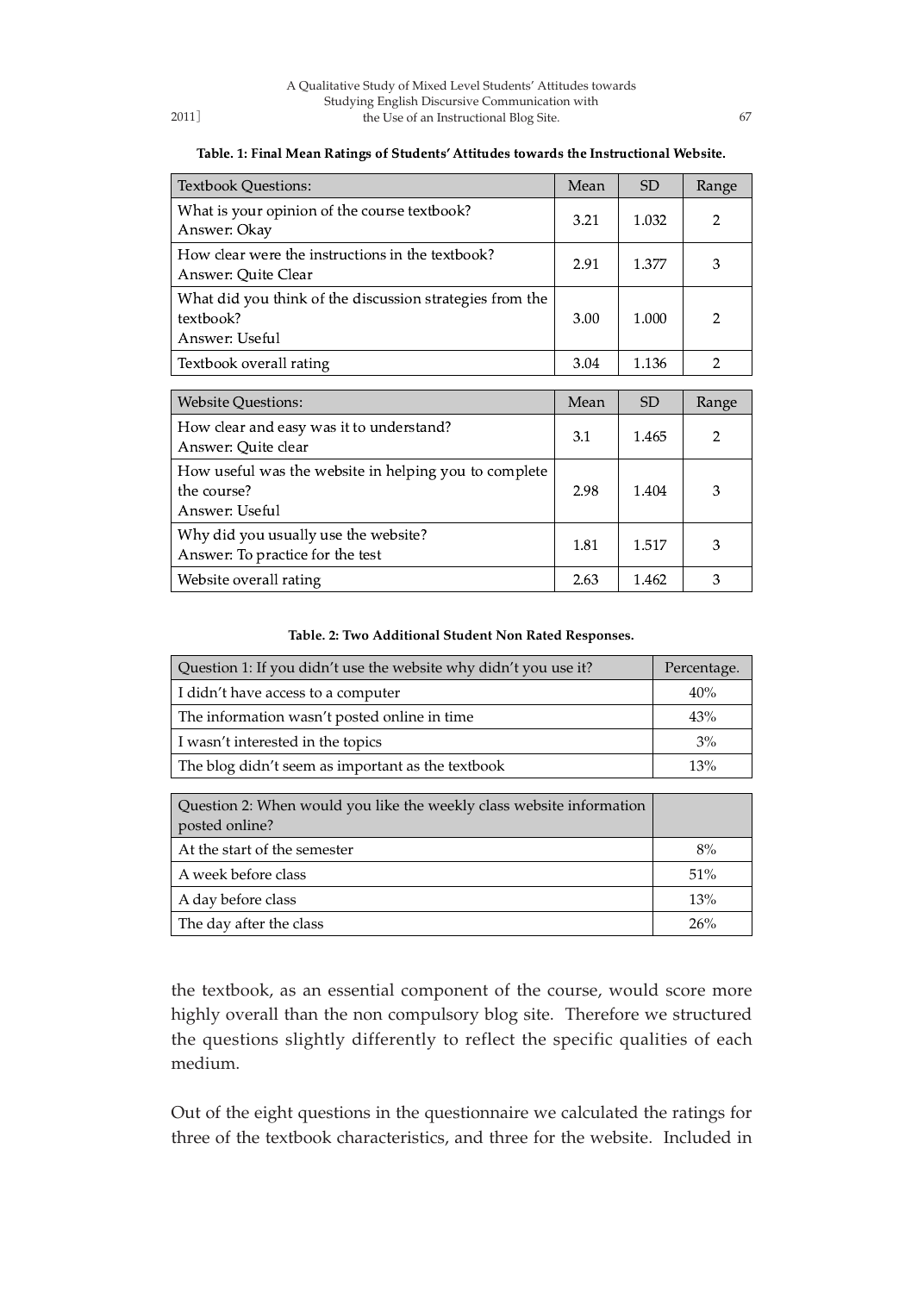the questionnaire were two further questions related to the website which were not scored. However, the first of these additional questions related to possible reasons for students not using the website, and the second related to their preferences regarding the optimum time of the blog postings. It was felt that this data would be incompatible with the rest of our ratings, but could instead be employed as useful reference material in the discussion and analysis section.

As shown in Table.1 the textbook overall mean rating was a fairly strong 3.04, with a standard deviation of 1.136. This was comprised of individual characteristics such as the students' opinion of the course textbook (mean 3.21), students' attitudes to the clarity of instructions in the textbook (mean 2.91) and students' attitudes to discussion strategies from the textbook (mean 3.00). The overall website mean rating was 2.63 with a higher standard deviation of 1.462. This was comprised of characteristics such as students' attitudes to the clarity of the website (mean 3.1), the usefulness of the website (mean 2.98) and reasons for using the website (mean 1.81). In terms of the individual qualities of the website, it was found that students' attitudes to the clarity of the site rated fairly well. This suggests that despite the students being mixed level the website was comprehensible across the spectrum of the class, fulfilling one of the central aims of the project. In addition, the website was found to be useful. However, the survey found that the primary reason for use was for pre examination revision, as opposed to pre class or post class revision.

## **Discussion**

As expected, the website scored more weakly than the course textbook overall. However, as displayed in Table.1, whilst the textbook discussion strategies were agreed to be useful, with a mean score of 3.00, the website was also rated as useful, with a mean score of a marginally lower 2.98. Whilst the textbook was mandated by the teachers, the website was non compulsory, suggesting that if the website were made a compulsory part of the course it would prove as beneficial to the students as a text. Indeed, in one respect the website did score more highly. As shown in the table, the students agreed that the website was clear and easy to understand. The mean rating for this question was a fairly strong 3.1 against a possible total of 4.0. Whilst the students also agreed that the textbook was clear and easy to understand, it scored a mean rating of 2.91 with a deviation of 1.377. This rating strongly implies that an online instructional medium is a useful component of study for a mixed level class.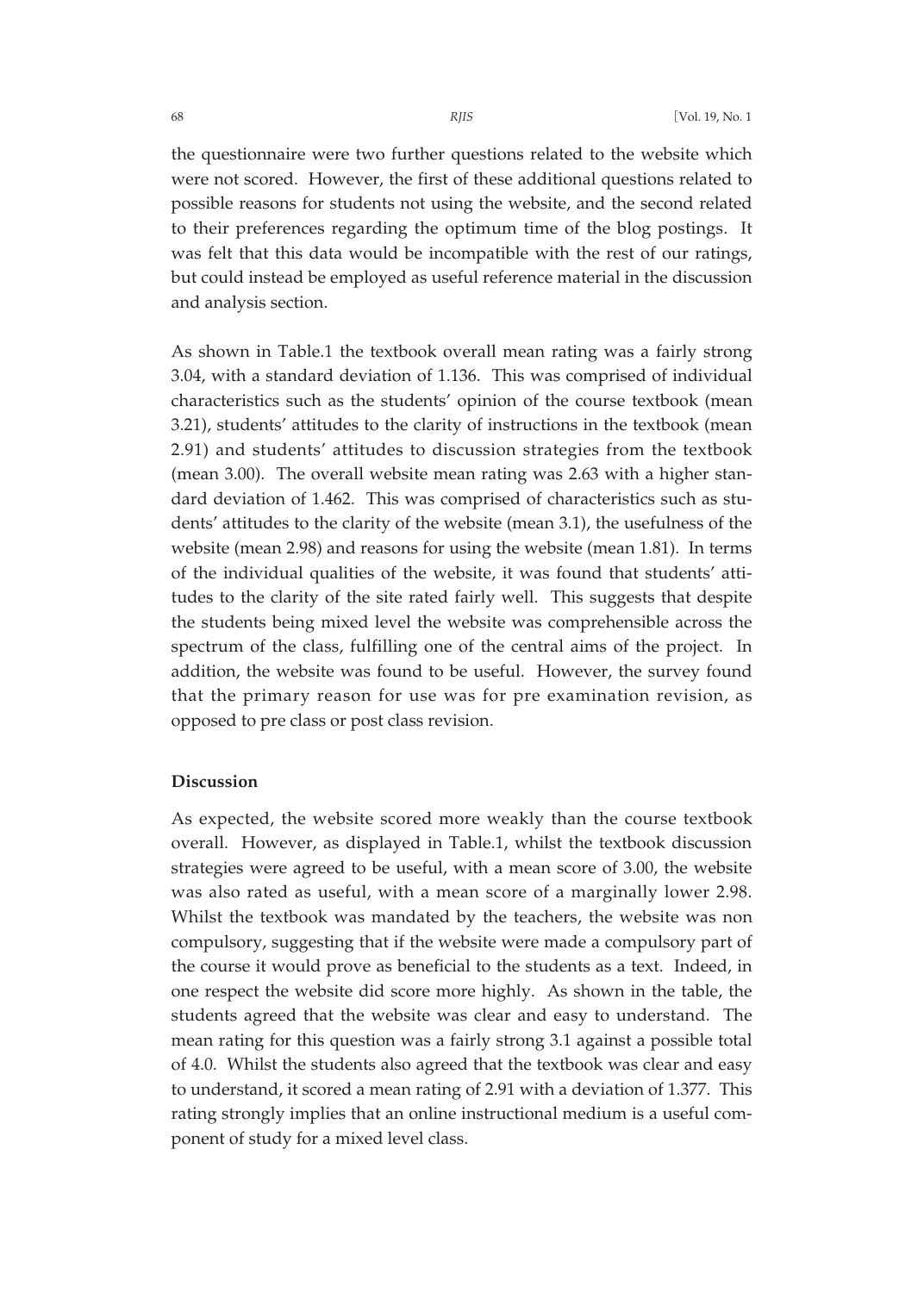However, just as the results supported some of our research aims, some questions were also raised by the study. Firstly, it should be acknowledged that while the website usefulness mean rated higher than that of the textbook usefulness mean, the standard deviation for the website was a higher 1.404 to a lower 1.000 for the textbook. This illustrates that the website scored highly with some students, and lower with others, perhaps depending on either their English ability, or their familiarity with, or ability to access, computers. However, the textbook, with a lower standard deviation, rated more smoothly with the class as a whole. Indeed, the standard deviation for all the website characteristics was higher than that of the textbook, implying that a typically analogue textbook still retains the ability to service a greater cross section of students. Moreover, many students stated in the questionnaire that they used the website to study for the test (mean 1.81) as opposed to revising language phrases, learning more about topics, or for the following class's preparation. Whilst this suggests that the website was chiefly employed towards the end of the semester by many of the students, it should be observed that this also had the largest deviation of any of the ratings, with just as many students selecting other reasons for visiting the website. Again, this would imply that the frequency of website usage was directly linked to either language ability or computer access.

With the latter in mind, we now examine the data from the two other website centered questions that were excluded from Table.1 but which were included in Table.2. It should be explained that the results of the extra 2 questions (questionnaire questions 7 and 8) were not awarded a mean, SD and range rating, as these questions were more general in approach, and no one particular response option could be argued to score higher than another. Instead, when referring to the results of these responses we will merely state the percentage of students who selected each option. Out of the students who undertook the course, and who participated in the questionnaire, 50% didn't use the course website. When those students were asked why they hadn't used the website (question 7) 40% replied that they didn't have access to a computer. Not having regular access to a computer would prevent students from successfully utilizing the class information and language skills as efficiently as a textbook, and thus undermine to some degree our attempts to analyze the blog as an instructional medium. However, 13% replied that the blog didn't seem as important as the textbook and 3% replied that they weren't interested in the topics. Moreover, 43% replied that the information wasn't posted online in time for the coming class. Whilst great care was taken to ensure that the website information was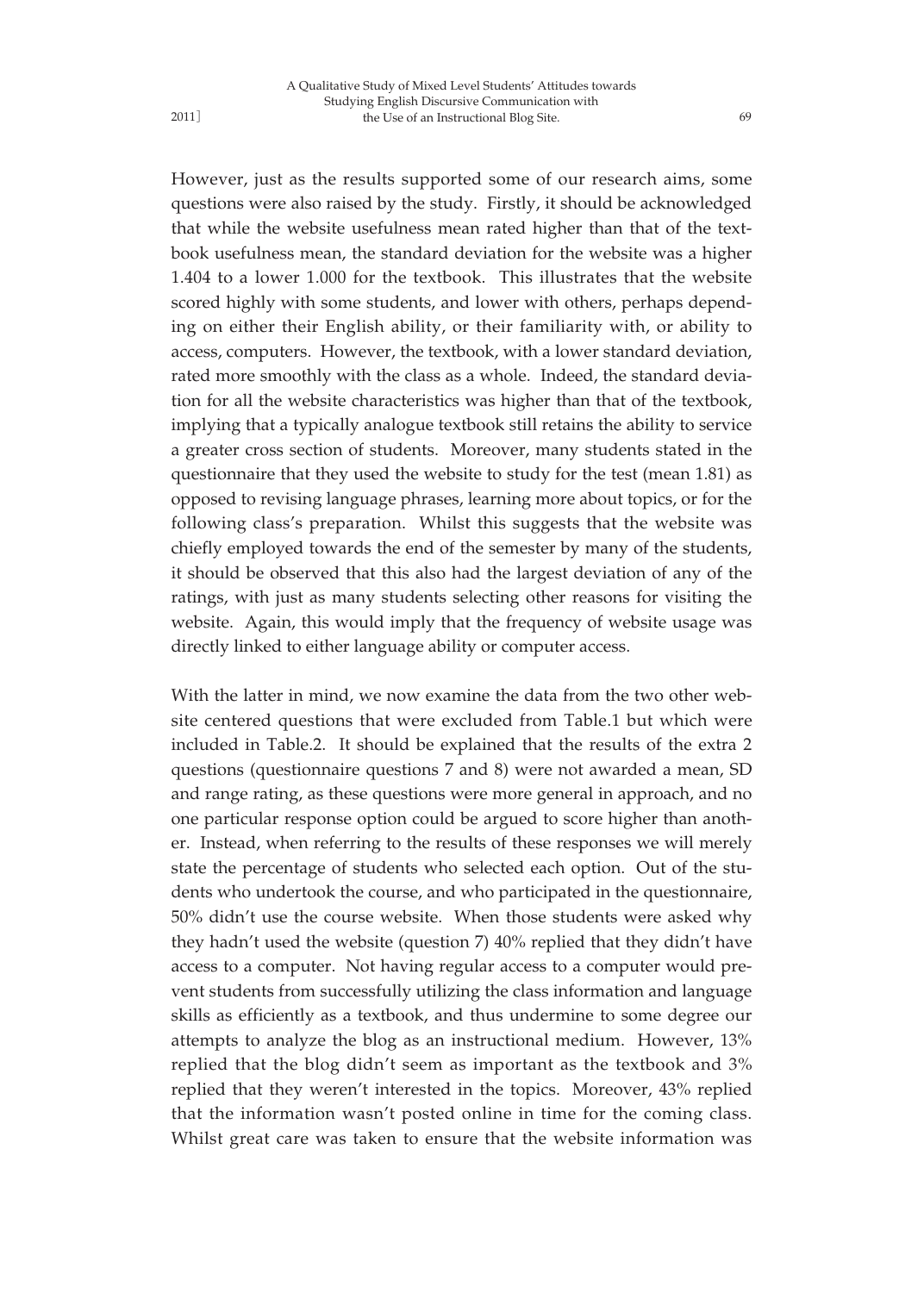updated before each lesson, this wasn't always possible. Therefore, when asked when they would like the website information posted (question 8), 51% selected the option for the information to be posted the week before class. It should therefore be acknowledged that, whilst our study implied that the blog site was perceived as a useful and comprehensible instructional medium, more research does need to be conducted. In particular, this would entail research to measure the worth of using such a site more effectively: improvements are required to ensure that it is updated weekly, and that all students involved in the research are able to access it.

## **Directions for future research**

Textbooks are compulsory, but are mostly used and referred to by students in the lesson itself. Whilst students will consult textbooks outside class for compulsory reasons, such as homework, or test revision, they are rarely employed by students outside of the classroom for general reading purposes. Indeed, research indicates that only 30% of students will perform preclass reading activities, leaving 70% unprepared to face the class discussion activities mandated by the teacher (Hobson, E, 2004, p. 1). Compliance rates of only 30% could possibly mean that students discovered that they did not need to read their textbook in order to excel in class. Hobson notes that "students turn into consummate pragmatists, determining the minimum reading investment that will produce desired course accomplishment" (Ibid, 2004, p. 3). It is therefore rather optimistic, despite the comparatively attractive merits of a blog site, to expect non compulsory electronic media to be employed by students any differently. Making the website a compulsory part of the class, and giving students access to the blog on campus, such as conducting the lesson at specific times in a computer laboratory, might well ensure a more accurate series of research results. Whilst the website would become a compulsory part of the course, and would therefore necessitate a more accurate definition of a blended learning approach, we would refrain from making it an interactive exercise. Ensuring that the students were spending as much time visiting the website as they were with the textbook would arguably produce a far more consistent and accurate set of results as to the website's worth as an educational medium.

## **Bibliography**

Addison, N. (2010, April). Week 2 - Phrases to use in discussion and debate/ clarification questions: Neil Addison's student's weblog - Speaking for Academic Purposes. Retrieved August 20th 2010 from http://naddisonsap.blogspot.com/2010/ 04/week-2.html.

Brescia, W, & Miller, M. (2006). What's it worth? The perceived benefits of instructional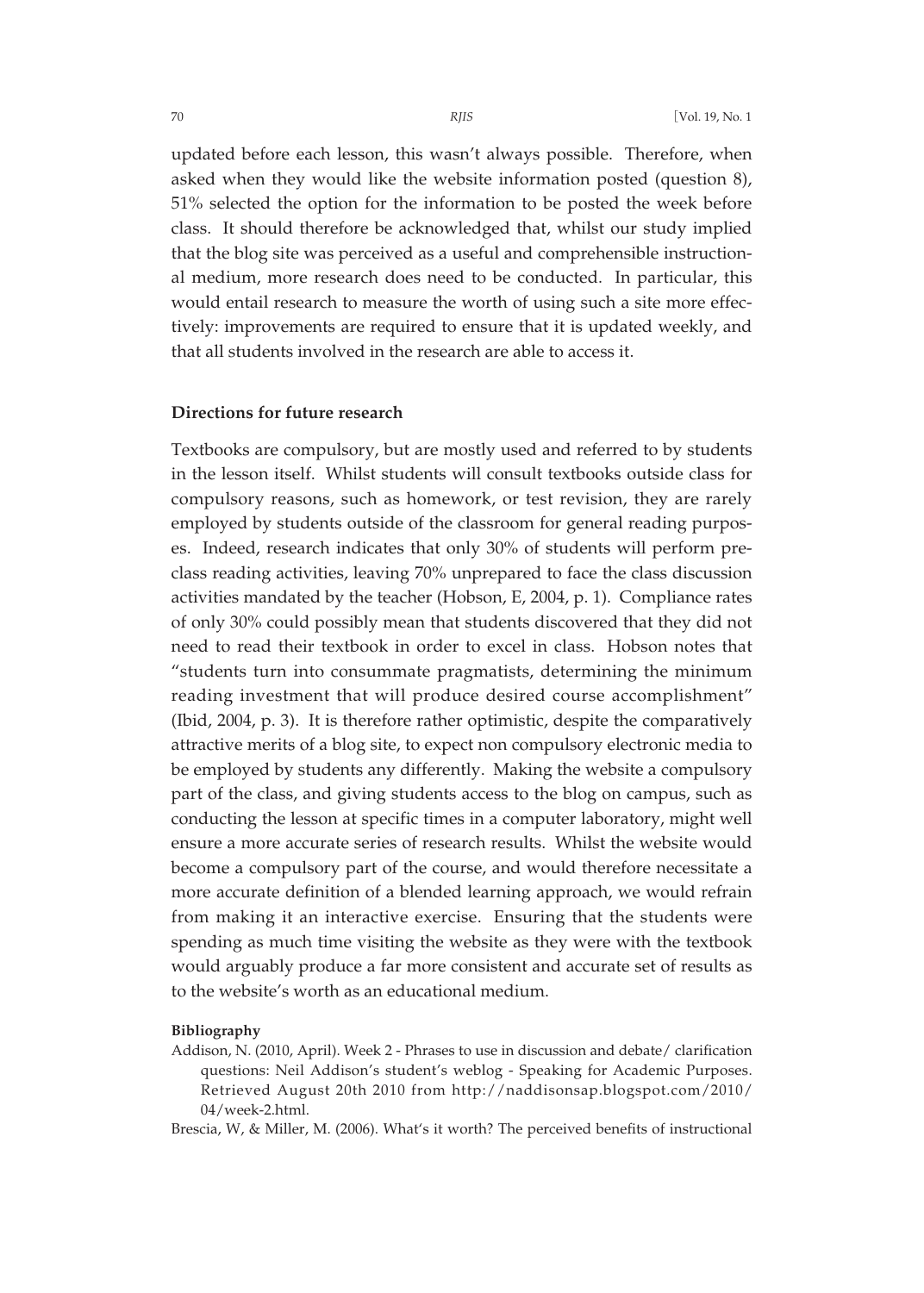2011]

blogging. *Electronic Journal for the Integration of Technology in Education, 5, 44-52*. Retrieved June 1, 2010 from http://citeseerx.ist.psu.edu/viewdoc/download?doi= 10.1.1.131.9851HYPERLINK

- Chen, C., Lee, S.-Y., Stevenson, H. W. (1995). Response style and cross-cultural comparisons of rating scales among East Asian and North American students. *Psychological Science, 6, 170-175*.
- Cunningham, D., Duffy, T., Knuth, R. (2000). *The textbook of the future, CRLT Technical Report No 14-00*. Retrieved September 1, 2010 from http://vss.crlt.indiana.edu/ publications/journals/tr14\_00.pdf
- Dornyei, Z. (2010). *Questionnaires in Second Language Research*. New York and London: Routledge.
- English necessary to cope with globalization (Editorial). (2010, August 26). *The Yomiuri Shinbun (Online)*. Retrieved September 1, 2010 from http://www.yomiuri.co.jp/dy/ editorial/T100825004534.htm
- *E-textbooks: The New Bestsellers*, (2010, March 24). Managing Technology. Retrieved August 11th, 2010 from http://www.wharton.universia.net/index.cfm?fa= viewArticleHYPERLINK ?
- Fukada, T. (2010, June 29). Elementary schools to get English. *The Japan Times*. Retrieved August 1, 2010 from http://search.japantimes.co.jp/cgi-bin/nn20100629i1.html
- Graham, D., Valsamidis, A. (2006). *A Framework for e-Learning: A Blended Solution?* Paper presented at the Fourth International Conference on Multimedia and Information and Communicative Technologies in Education. Retrieved August 11th 2010 from http://www.formatex.org/micte2006/pdf/233-237.pdf
- Hobson, E. (2004). Getting Students To Read: 14 Tips, Idea Paper 40 Retrieved September 1, 2010 from http://www.theideacenter.org/sites/default/files/Idea\_Paper\_40.pdf
- Internet World Stats (2010). *Asia Internet Usage and Population*. Retrieved September 4th, 2010 from http://www.internetworldstats.com/stats3.htm
- Japanese companies planning to make English their official language (2010, July 1st). *ELT News*. Retrieved August 11th 2010 from http://www.eltnews.com/news/ archives/2010/07/japanese\_compan.html
- Kachru, B. (1995). World Englishes: Approaches, Issues, and Responses. In *Research on Second Language Learning and Teaching*. Prentice Hall Regents, Upper Saddle River, NJ 07458.
- Kehe, D., Kehe, P. (2005) *Discussion Strategies*. Vermont: Pro Lingua Asociates.
- McLoughlin, C., Lee, M.J. (2007). *Social software and participatory learning: pedagogical choices with technology affordances in the Web 2.0 era*. Proceedings of 'ascilite' Singapore 2007. Retrieved July 1, 2010 from http://www.ascilite.org.au/conferences/ singapore07/procs/mcloughlin.pdf
- Richardson, W. (2006). *Blogs, wikis, podcasts, and other powerful web tools for classrooms, Second Edition*, Hawker Brownlow Education CO2437
- Seidlhofer, B. (2005). English as a lingua- franca. *EFL Journal*, Volume 59/4, 339-341. (doi:10.1093/elt/cci064)
- Stout, M. (2009). *Web 2.0 and mixed ability classes in Japan: challenges and possibilities*. Retrieved June 1, 2010 from http://tyg.academia.edu/documents/0097/4550/ 110007576938.pdf
- Walker, R. (2009). *Walky Talky* an example blog for my Media English students: Richard Walker's student weblog. Retrieved August 13, 2010 from http://mediaenglish 2009.blogspot.com/
- Widdowson, H. G. (2003). *Defining issues in English language teaching*. Oxford: Oxford University Press.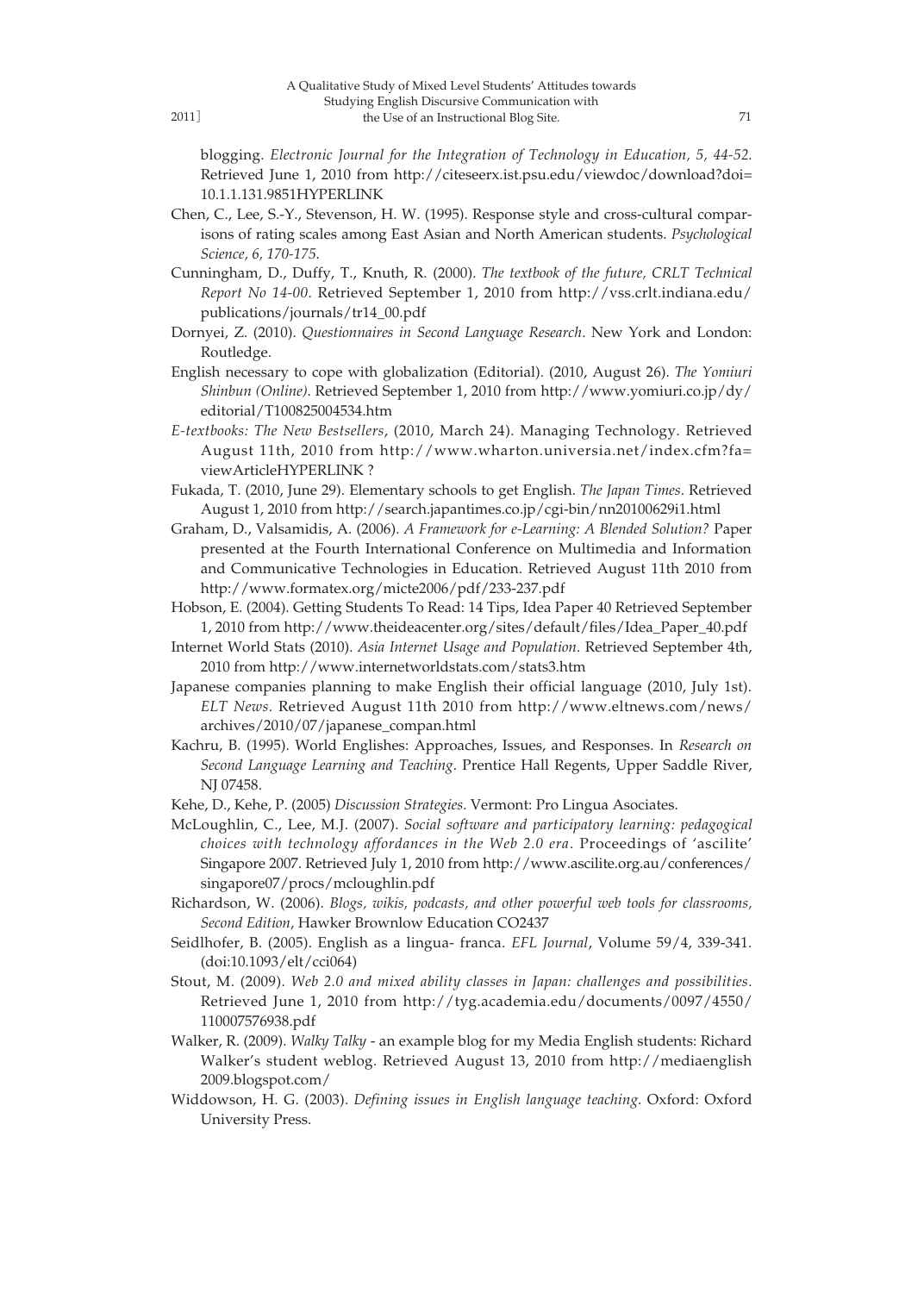## **Authors' Profile**

\*Neil Addison, M.A is a lecturer at Reitaku and Bunkyo Daigakuin Universities. His research interests include language and cross cultural studies, and textbook evaluation and development.

\*Richard Walker M.Sc is a lecturer at Reitaku and three other universities in the Kanto region. His research interests include discourse analysis and the use of new media to improve course construction.